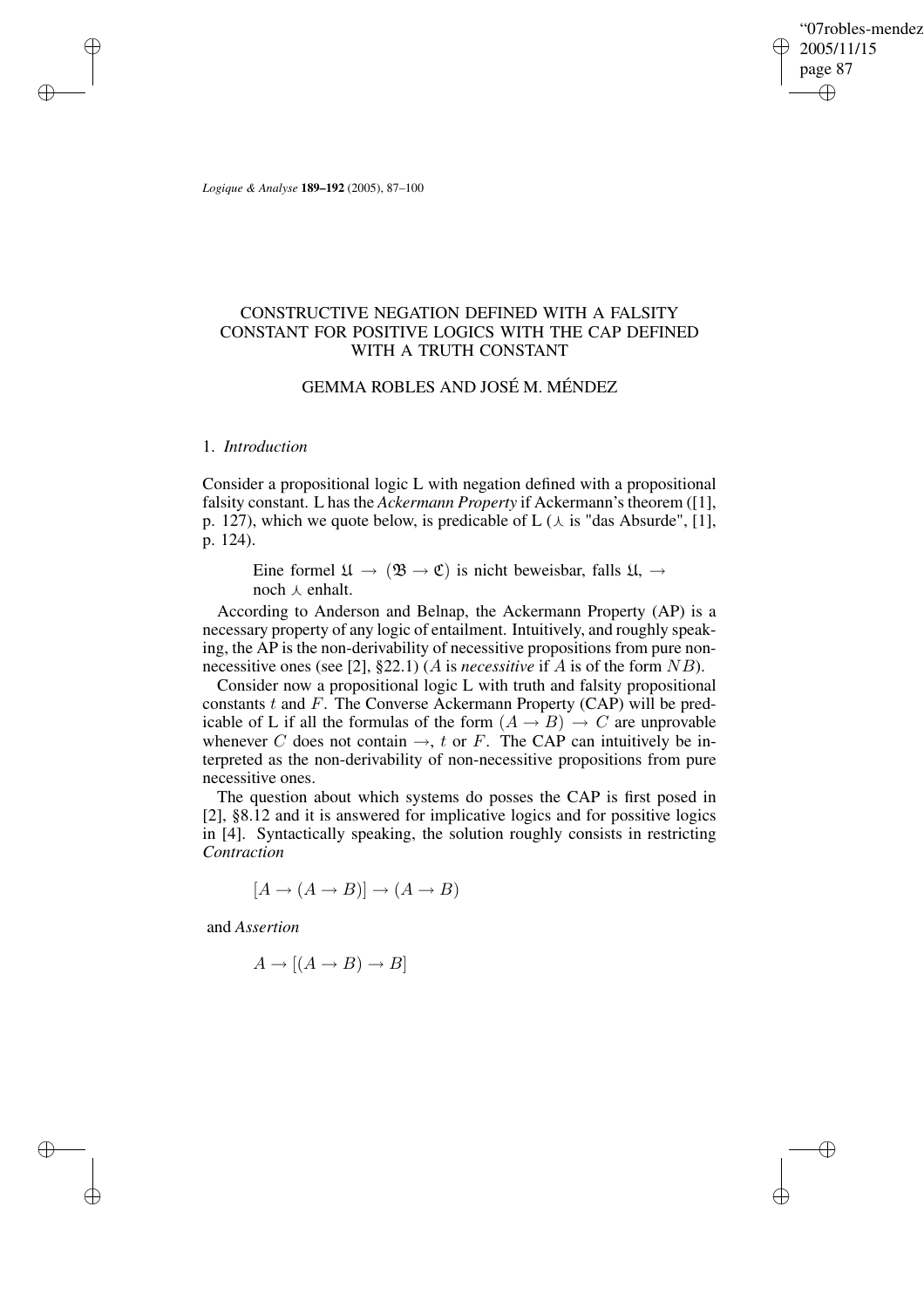✐

#### 88 GEMMA ROBLES AND JOSÉ M. MÉNDEZ

to the case in which  $B$  is an implicative formula  $(A$  is implicative iff  $A$  is of the form  $B \to C$ ). Thus, logics with the CAP are contractionless logics. Actually, they are the natural bridge between strict contractionless logis and logics with contraction.

Positive logics with the CAP have been endowed with different kinds of negation. In [5] a sort of semiclassical negation and in [3], a strong negation are added to the positive logics in [4]. And in [8], an intuitionistic negation is added to positive intuitionistic logic with the CAP,  $I^o_+$ . The aim of this paper is now to add a constructive negation to the positive logics in [4]. This constructive negation can intuitively be described by the presence of the weak contraposition axioms, e.g.,

$$
(A \to B) \to (\neg B \to \neg A)
$$

$$
(A \to \neg B) \to (B \to \neg A)
$$

the weak reductio axioms,e.g.,

$$
(A \to \neg A) \to \neg A
$$
  

$$
(A \to B) \to [(A \to \neg B) \to \neg A]
$$

and the absence of "e contradictione quodlibet" (ECQ)

$$
(A \land \neg A) \to B
$$

$$
A \to (\neg A \to B)
$$

The structure of the paper is as follows. In §2, 3, we recall the positive logics of [4]. In §4, 5, the logics with the CAP and constructive negation are syntactically defined. In §6, it is proved that the CAP is a property of each one of them. In §7-10, we define semantics for the positive logics with constructive negation and prove semantic consistency and completeness. Finally, in §11, 12, we define alternative syntactic and semantic formulations of the logics in §7-10.

We assume acquaintance of the reader with the ternary relational semantics and most of all, with the logic TW+ (Ticket Entailment without the contraction axiom. See, e.g., [2] or [9]). The models we employ are reduced models with a designated world in the set of all possible worlds (see [9]). As it was shown in [4] and will be shown in this paper, these models are especially adequate here for two reasons: (a) the presence of the truth constant t and (b) the fact that all logics in the paper have the disjunctive intuitionistic property (see Lemma 3 below).

✐

✐

✐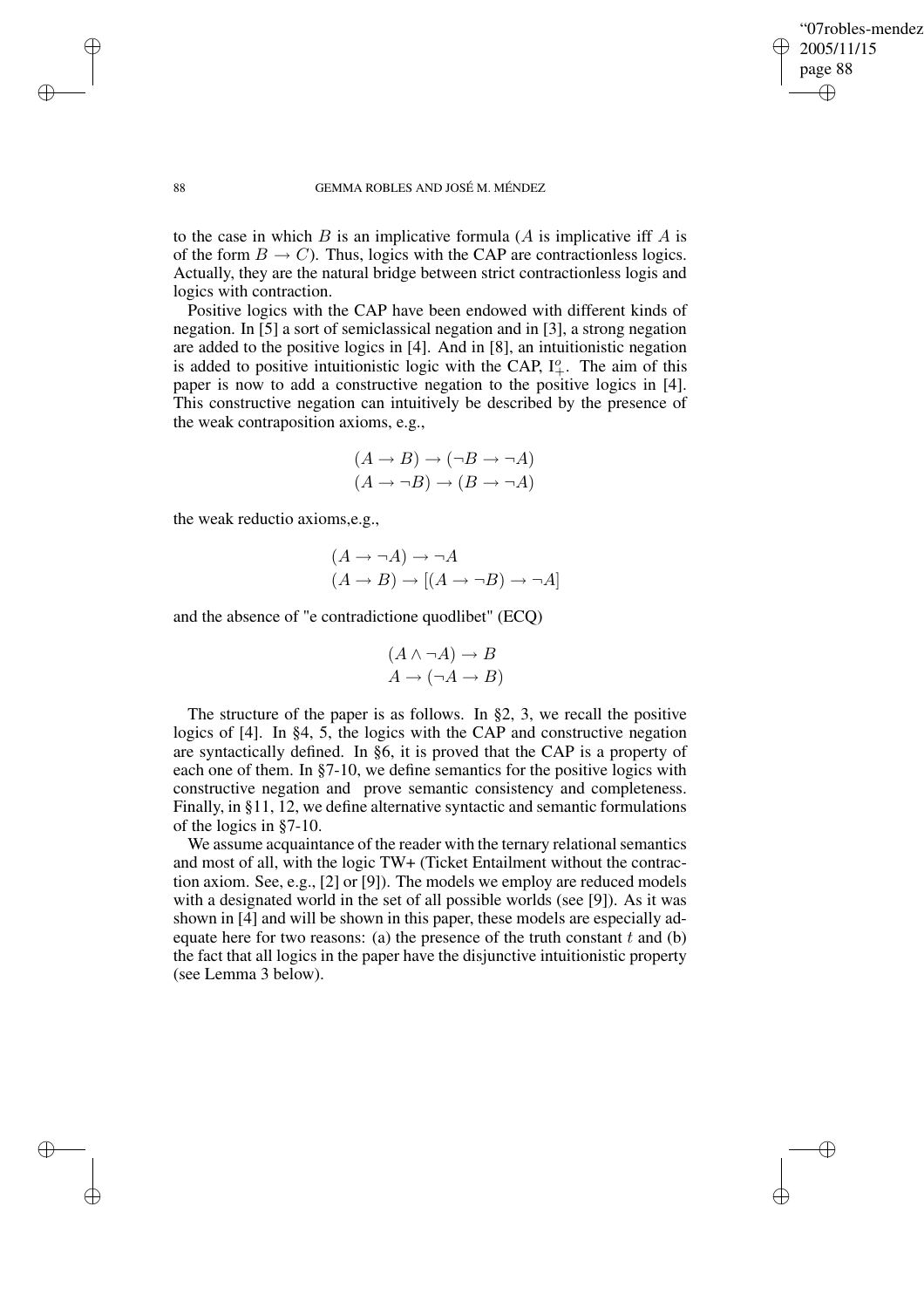#### CONSTRUCTIVE NEGATION 89

### 2. *Positive logics with the CAP*

✐

✐

✐

✐

The sentential language has the truth constant  $t$  and the binary connectives  $\rightarrow$ ,  $\land$ ,  $\lor$  as primitive. The biconditional  $\leftrightarrow$  is introduced by definition in the customary way. The logics we are concerned with here are defined from the following set of axiom schemes and rules of inference:

A1.  $A \rightarrow A$ A2.  $(B \to C) \to [(A \to B) \to (A \to C)]$ A3.  $(A \rightarrow B) \rightarrow [(B \rightarrow C) \rightarrow (A \rightarrow C)]$ A4.  $[A \rightarrow (B \rightarrow C)]] \rightarrow [A \rightarrow (B \rightarrow C)]$ A5.  $[t \rightarrow (B \rightarrow C)] \rightarrow (B \rightarrow C)$ A6.  $A \rightarrow [[A \rightarrow (B \rightarrow C)] \rightarrow (B \rightarrow C)]$ A7.  $A \rightarrow (A \rightarrow A)$ A8.  $A \rightarrow \dot{t}$ A9.  $A \rightarrow (B \rightarrow A)$ A10.  $(A \wedge B) \rightarrow A / (A \wedge B) \rightarrow B$ A11.  $[(A \rightarrow B) \land (A \rightarrow C)] \rightarrow [A \rightarrow (B \land C)]$ A12.  $A \rightarrow (A \vee B) / B \rightarrow (A \vee B)$ A13.  $[(A \rightarrow C) \land (B \rightarrow C)] \rightarrow [(A \lor B) \rightarrow C]$ A14.  $[A \wedge (B \vee C)] \rightarrow [(A \wedge B) \vee C]$ A15.  $\dot{t}$ 

The rules are *adjunction* (adj) (if  $\vdash A$  and  $\vdash B$ , then  $\vdash A \land B$ ), *modus ponens* (MP) (if  $\vdash A \rightarrow B$  and  $\vdash A$ , then  $\vdash B$ ) and *necessitation* (nec.) (if  $\vdash A$ , then  $\vdash t \rightarrow A$ ).

The logics are defined as follows. The logic  $T^o_+$  (positive Ticket entailment -cfr. [2]- with the CAP) is formulated with A1-A4, A10-A15, adj., MP and nec. Other logics are defined as follows:

| $E^{\prime}$ :  | $T_{+}^{o}$ plus A5 |
|-----------------|---------------------|
| $R^{\circ}$     | $T^o_+$ plus A6     |
| $RMO_{+}^{o}$ : | $R_{+}^{o}$ plus A7 |
| $S4^{o}_{+}$ :  | $E^o_+$ plus A8     |
|                 | $R_{+}^{o}$ plus A9 |

If in all foregoing formulations we change A4, A5 and A6, whenever present, for *contraction*

A4'.  $[A \rightarrow (A \rightarrow B)] \rightarrow (A \rightarrow B)$ 

*specialized assertion*

A5'.  $(t \rightarrow A) \rightarrow A$ 

"07robles-mendez"

 $\bigcirc$  2005/11/15 page 89

✐

✐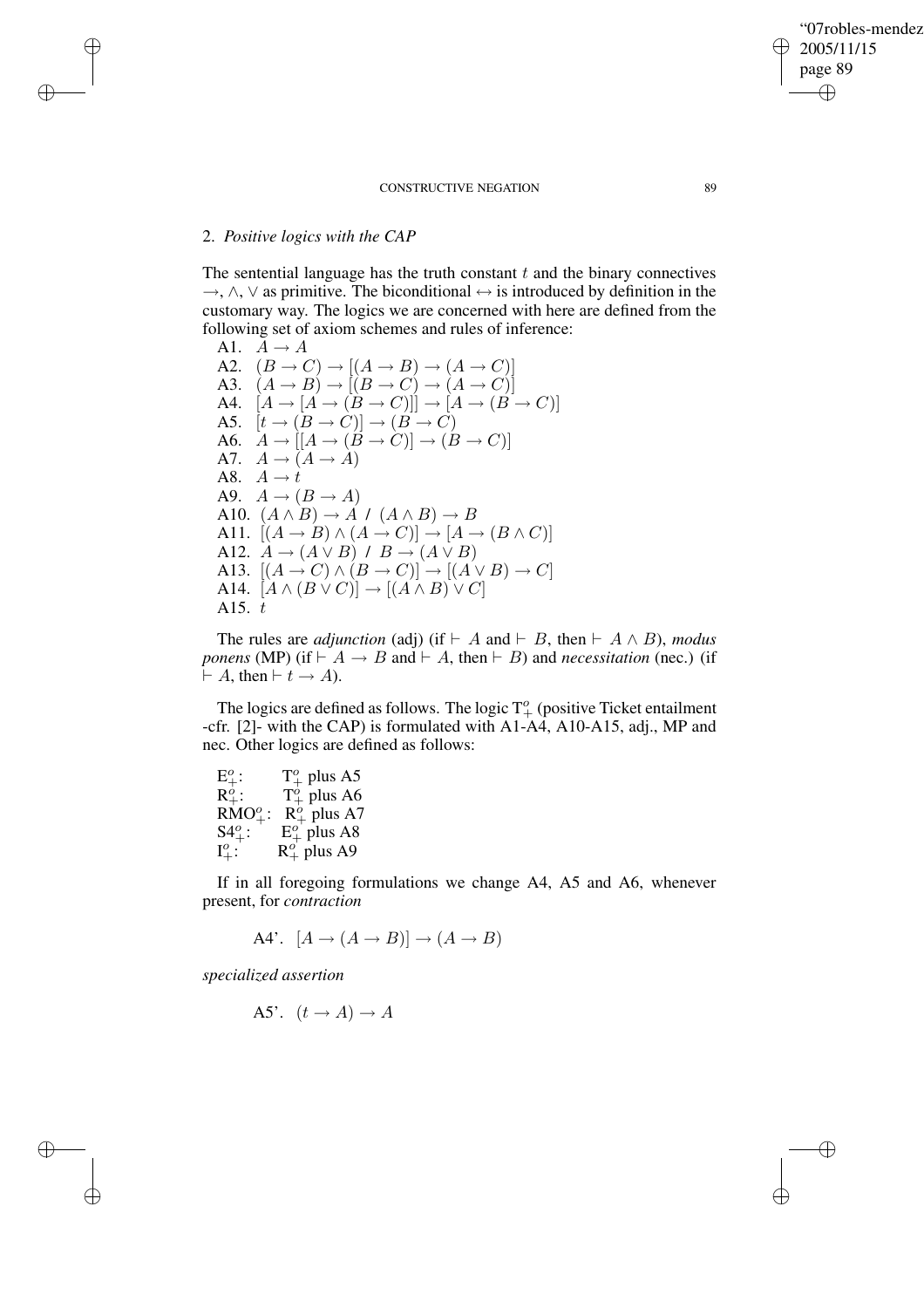✐

#### 90 GEMMA ROBLES AND JOSÉ M. MÉNDEZ

and *assertion*

A6'.  $A \rightarrow [(A \rightarrow B) \rightarrow B]$ 

respectively, we get the formulations of the positive logics Ticket Entailment  $(T_{+})$ , Entailment  $(E_{+})$ , Relevance logics  $(R_{+})$ , Relevance logic plus the mingle axiom  $(RMO_+)$ , modal logic S4  $(S4_+)$  and Intuitionistic logic  $(I_+)$ , respectively. So,  $T_+^o$ ,  $E_+^o$ ,  $R_+^o$ ,  $RMO_+^o$ ,  $S4_+^o$  and  $I_+^o$  are the restriction with the CAP of the precedently mentioned logics (see [2], [4]).

The deductive relations these logics maintain to each other (which are exactly those maintained by their unrestricted counterparts) are summarized in the following diagram where the arrow stands for set inclusion:



Figure 1

#### 3. *Semantics for positive logics*

Given a triple < O, K, R > where  $O \in K$  and R is a ternary relation on K, let us define the binary relation  $\leq$ , the quartenary relation  $R^2$  and the five element relation  $R^3$  in this way:

For every a, b, c,  $d \in K$ , d1.  $a \leq b$  iff  $ROab$ d2.  $R^2abcd$  iff  $(\exists x \in K)(Rabx$  and  $Rxcd)$ d3.  $R^3abcde$  iff  $(\exists x \exists y \in K)$  (*Rabx* and *Rxcy* and *Ryde*)

A  $T^o_+$  *model* is a quadruple < O, K, R,  $\models$  > where  $O \in K$ , R is a ternary relation on K satisfying the following conditions: for every  $a, b, c, d \in K$ ,

P1. ROaa

✐

✐

✐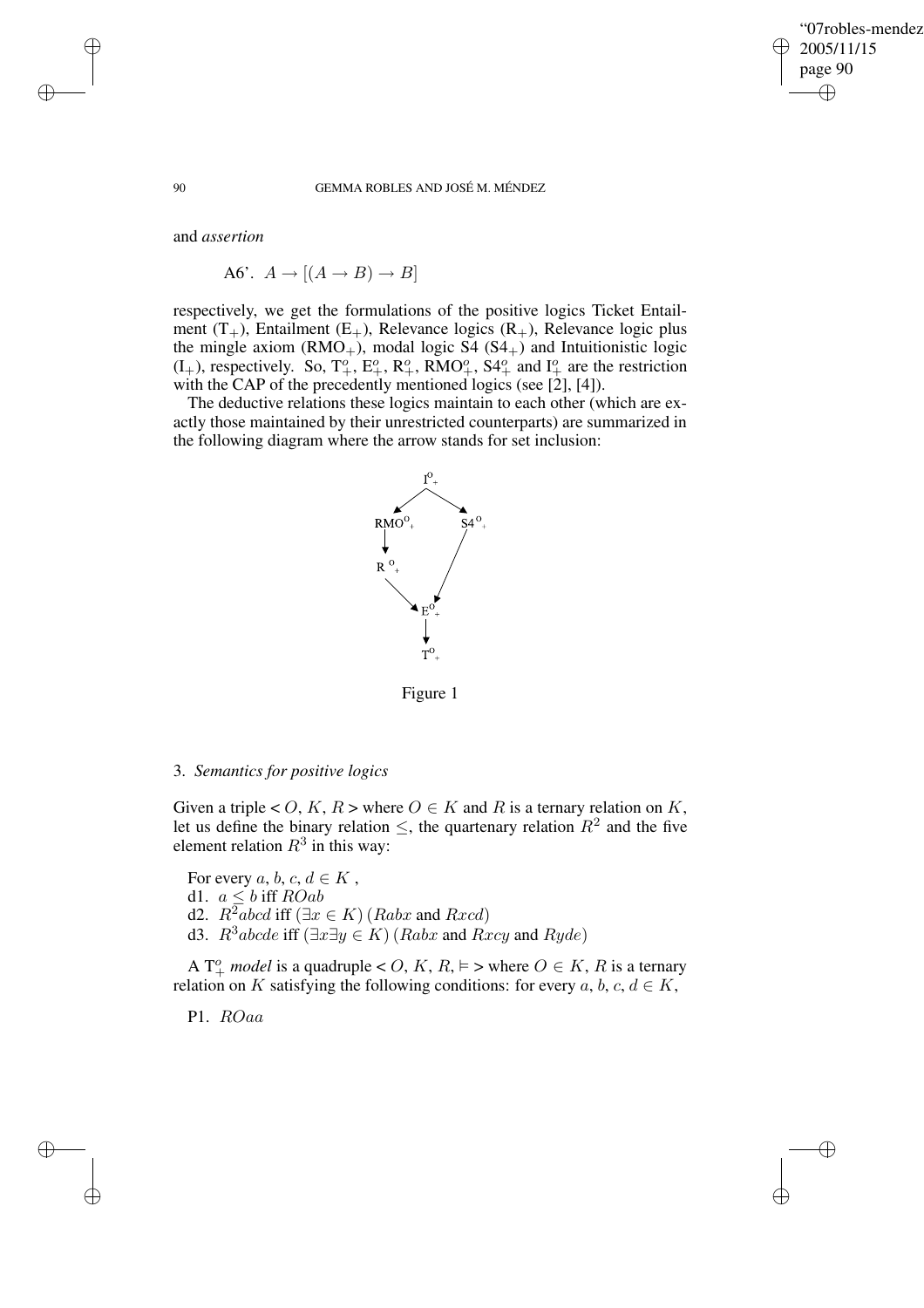✐

#### CONSTRUCTIVE NEGATION 91

P2a.  $R^2Oabc \Rightarrow Rabc$ P2b.  $a \leq b \& b \leq c \Rightarrow a \leq c$ P3.  $R^2abcd \Rightarrow (\exists x \in K)(Rbcx \text{ and } Raxd)$ P4.  $R^2abcd \Rightarrow (\exists x \in K)(Racx \text{ and } Rbxd)$ P5.  $R^2abcd \Rightarrow R^3abcd$ 

✐

✐

✐

✐

Finally,  $\models$  is a valuation relation from K to the sentences of  $T^o_+$  satisfying the following conditions for all formulas  $p$ ,  $A$ ,  $B$  and point  $a$  in  $K$ :

(i)  $a \vDash p$  and  $a \leq b \Rightarrow b \vDash p$ (ii)  $a \models A \land B$  iff  $a \models A$  and  $a \models B$ (iii)  $a \models A \lor B$  iff  $a \models A$  or  $a \models B$ (iv)  $a \models A \rightarrow B$  iff for all  $b, c \in K$ , Rabc and  $b \models A \Rightarrow c \models B$ (v)  $a \models t$  iff  $0 \leq a$ 

A is *valid* ( $\models T^o_+$  A) iff  $O \models A$  in all models.

Semantics for the remainig logics are defined from the following set of postulates:

P6.  $Rabc \Rightarrow R^2aObc$ P7.  $R^2abcd \Rightarrow R^2bacd$ P8.  $Rabc \Rightarrow a \leq c$  or  $b \leq c$ P9.  $O \leq a$ P10.  $Rabc \Rightarrow a \leq c$ 

In particular, we have (in correspondence to the axiomatic systems in §2):  $E^o_+$  *models*,  $R^o_+$  *models*,  $RMO^o_+$  *models*,  $S4^o_+$  *models* and  $I^o_+$  models are just like  $T^o_+$  models but with the addition of the postulates P6, P7, P8, P9 and P10, respectively. Validity is similarly defined as in  $T^o_+$ . Now, in [4], it is proved that A is valid iff A is a theorem for each one of these logics.

# 4. *The logic*  $T_{c,t,F}^o$

We add the propositional falsity constant F together with the definition  $\neg A$  $= df A \rightarrow F$  to the sentential language of §2. We also add the axiom

A16.  $A \rightarrow [(A \rightarrow F) \rightarrow F]$ 

Then,  $T_{c,t,F}^o$  (Ticket Entailment with constructive negation and defined with the constants t and F) is  $T^o_+$  plus A16. That is,  $T^o_{c,t,F}$  is formulated with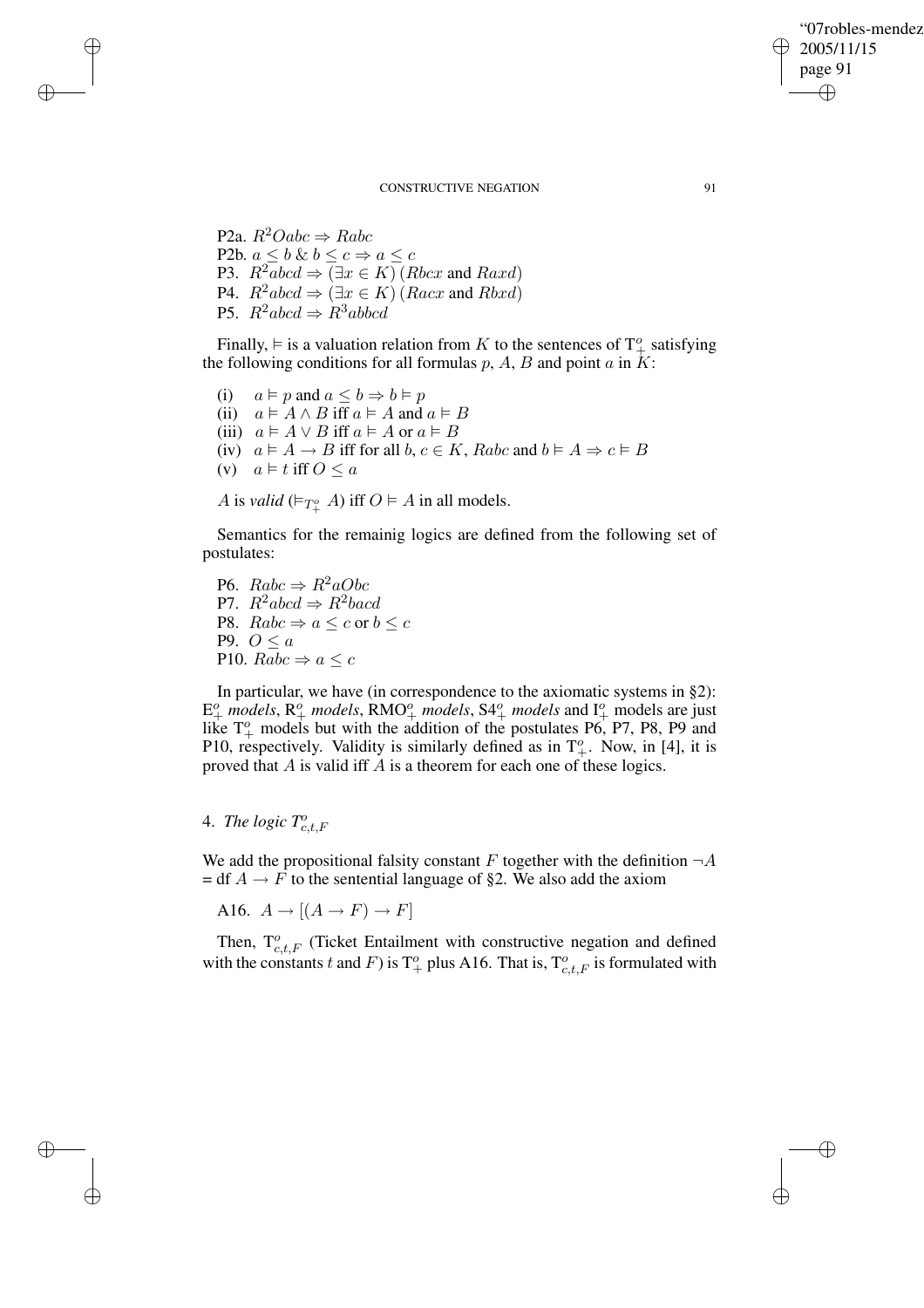$\bigoplus$ 

 $\oplus$ 

# 92 GEMMA ROBLES AND JOSÉ M. MÉNDEZ

A1-A4, A10-A16, adj., MP, and nec. We note that the following theorems are derivable in  $T_{c,t,F}^o$ :

| T1. $F \to F$                                                                                                | A <sub>1</sub>    |
|--------------------------------------------------------------------------------------------------------------|-------------------|
| T2. $(B \to F) \to [(A \to B) \to (A \to F)]$                                                                | A <sub>2</sub>    |
| T3. $(A \rightarrow B) \rightarrow [(B \rightarrow F) \rightarrow (A \rightarrow F)]$                        | A <sub>3</sub>    |
| T4. $[A \rightarrow (B \rightarrow F)] \rightarrow [B \rightarrow (A \rightarrow F)]$                        | By A3, A16        |
| T5. $(t \rightarrow F) \rightarrow F$                                                                        | By A15, A16       |
| T6. $t \to (F \to F)$                                                                                        | $T1$ , nec.       |
| T7. $F \to (t \to F)$                                                                                        | T4, T6            |
| T8. $[A \rightarrow (A \rightarrow F)] \rightarrow (A \rightarrow F)$                                        | By A1, A4, A16    |
| <b>T9.</b> $[A \rightarrow (B \rightarrow F)] \rightarrow [(A \rightarrow B) \rightarrow (A \rightarrow F)]$ | By A2, A4, T4     |
| T10. $(A \rightarrow B) \rightarrow [(A \rightarrow (B \rightarrow F)] \rightarrow (A \rightarrow F)]$       | By A3, T4, T9     |
| T11. $B \to [[A \to (B \to F)] \to (A \to F)]$                                                               | By A2, A16        |
| T12. $[A \rightarrow (B \rightarrow F)] \rightarrow [(A \wedge B) \rightarrow F]$                            | By T10            |
| T13. $(A \rightarrow B) \rightarrow [[A \wedge (B \rightarrow F)] \rightarrow F]$                            | By T <sub>9</sub> |
| T14. $[A \wedge (B \rightarrow F)] \rightarrow [(A \rightarrow B) \rightarrow F]$                            | By T4, T13        |
| T15. $(A \wedge B) \rightarrow [[A \rightarrow (B \rightarrow F)] \rightarrow F]$                            | By T4, T12        |
| T16. $[A \wedge (A \rightarrow F)] \rightarrow F$                                                            | By A1, T13        |
| T17. $[(A \rightarrow F) \land (B \rightarrow F)] \leftrightarrow [(A \lor B) \rightarrow F]$                | By $T^o_+$        |
| T18. $[(A \rightarrow F) \vee (B \rightarrow F)] \leftrightarrow [(A \wedge B) \rightarrow F]$               | By $T^o_+$        |

Thus, we have by definition:

a) *Weak contraposition*

$$
\neg B \to [(A \to B) \to \neg A] \tag{T2}
$$

$$
(A \to B) \to (\neg B \to \neg A) \tag{T3}
$$

$$
(A \to \neg B) \to (B \to \neg A) \tag{T4}
$$

$$
B \to [(A \to \neg B) \to \neg A] \tag{T11}
$$

b) *Weak double negation*

$$
A \to \neg \neg A \tag{A16}
$$

 $\bigoplus$ 

 $\bigoplus$ 

 $\bigoplus$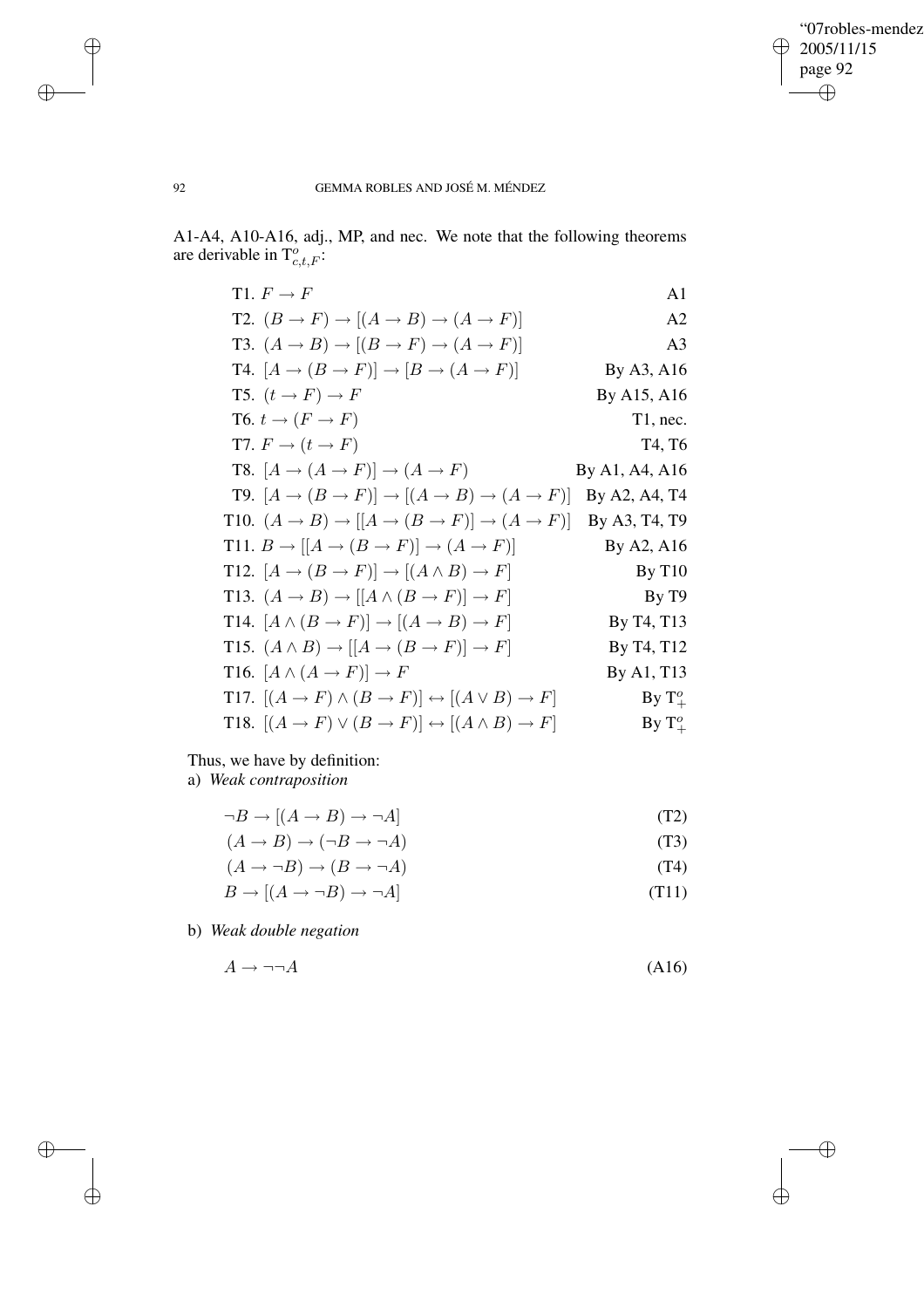✐

#### CONSTRUCTIVE NEGATION 93

c) *Weak reductio*

✐

✐

✐

✐

 $(A \rightarrow \neg A) \rightarrow \neg A$  (T8)

 $(A \rightarrow \neg B) \rightarrow [(A \rightarrow B) \rightarrow \neg A]$  (T9)

$$
(A \to B) \to [(A \to \neg B) \to \neg A] \tag{T10}
$$

d) *Weak interdefinition between* → and ∧

 $(A \to \neg B) \to \neg (A \land B)$  (T12)

$$
(A \land \neg B) \to \neg (A \to B)
$$
\n
$$
(A \land B) \to \neg (A \to \neg B)
$$
\n
$$
(T14)
$$
\n
$$
(T15)
$$

$$
(A \to B) \to \neg (A \land \neg B) \tag{113}
$$

e) *Weak De Morgan laws*

 $(\neg A \land \neg B) \leftrightarrow \neg (A \lor B)$  (T17)

 $(\neg A \lor \neg B) \rightarrow \neg (A \land B)$  (T18)

f) *Non contradiction*

$$
\neg(A \land \neg A) \tag{T16}
$$

g) *Some theorems on* t and F

$$
\neg F \tag{T1}
$$

$$
F \leftrightarrow \neg t \tag{T5, T7}
$$

$$
t \to \neg F \tag{T6}
$$

 $(A \land \neg A) \to F$  (T16)

The constant  $t$  can intuitively be interpreted as the conjuction of all truths ( see [2], §27, 12), the constant F is equivalent to  $\neg t$  (T5, T7), and so, it can be interpreted as the disjunction of all falsehoods.

# 5. *The logics*  $E_{c,t,F}^o$ ,  $R_{c,t,F}^o$ ,  $RMO_{c,t,F}^o$ ,  $S4_{c,t,F}^o$ , and  $I_{c,t,F}^o$

The logics  $E_{c,t,F}^o$ ,  $R_{c,t,F}^o$ ,  $RMO_{c,t,F}^o$ ,  $S4_{c,t,F}^o$ , and  $I_{c,t,F}^o$  are the result of adding A16 to  $E_+^o$ ,  $\overline{R_+^o}$ ,  $\overline{RMO_+^o}$ ,  $S4_+^o$ , and  $I_+^o$ , respectively. We note that in addition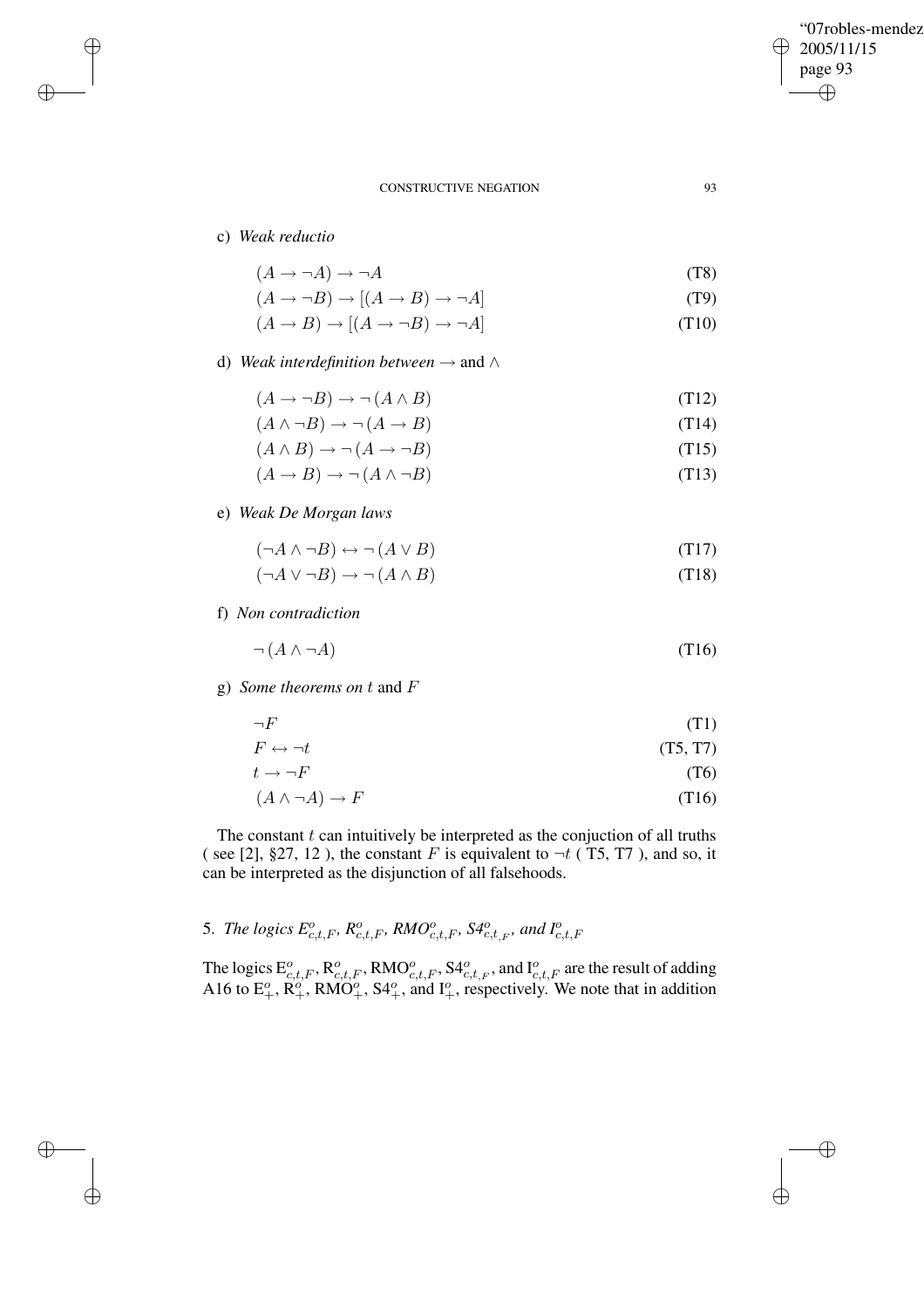✐

#### 94 GEMMA ROBLES AND JOSÉ M. MÉNDEZ

to T1-T18, that belong to  $T_{c,t,F}^o$ , we have the following theoremes in  $I_{c,t,F}^o$ :

| T19. $\neg A \rightarrow (A \rightarrow \neg B)$               | By A9                             |
|----------------------------------------------------------------|-----------------------------------|
| T20. $A \rightarrow (\neg A \rightarrow \neg B)$               | By A9                             |
| T21. $(A \wedge \neg A) \rightarrow \neg B$                    | By A9, T16                        |
| T22. $(\neg A \lor \neg B) \rightarrow (A \rightarrow \neg B)$ | By A9, T19                        |
| T23. $(A \lor \neg B) \rightarrow (\neg A \rightarrow \neg B)$ | By A9, T20                        |
| T24. $[(A \lor \neg B) \land \neg A] \rightarrow \neg B$       | By T23                            |
| T25. $\neg (A \land B) \rightarrow (A \rightarrow \neg B)$     | By $I^o_{\perp}$                  |
| T26. $\neg(A \land B) \leftrightarrow (A \rightarrow \neg B)$  | T <sub>12</sub> , T <sub>25</sub> |
| T27. $\neg\neg(A \lor \neg A)$                                 | By T16                            |
| T28. $F \rightarrow \neg A$                                    | By A9                             |
| T29. $\neg F \rightarrow t$                                    | A9, A15                           |
| T30. $t \leftrightarrow \neg F$                                | T <sub>6</sub> , T <sub>29</sub>  |

# 6. *Converse Ackermann Property*

Consider the following set of matrices where  $F$  is assigned the value 0 and t the designated value 2

| $\rightarrow$ 0 1 2                           |  |  | $\wedge$ 0 1 2              |                          |  | $\vee$ 0 1 2    |                          |  |
|-----------------------------------------------|--|--|-----------------------------|--------------------------|--|-----------------|--------------------------|--|
|                                               |  |  | $0 \quad 0 \quad 1 \quad 0$ |                          |  | $0 \t0 \t0 \t2$ |                          |  |
| $1 \mid 2 \mid 2 \mid 2$                      |  |  |                             | $1 \mid 1 \mid 1 \mid 1$ |  |                 | $1 \mid 0 \mid 1 \mid 2$ |  |
| $2 \begin{array}{ ccc} 0 & 0 & 2 \end{array}$ |  |  | $2 \mid 0 \quad 1 \quad 2$  |                          |  |                 | $2 \mid 2 \mid 2 \mid 2$ |  |

This set verifies  $I_{c,t,F}^o$ . However, if  $(A \rightarrow B) \rightarrow C$  is a formula in which C contains neither  $\rightarrow$  nor t nor F, assign all the variables in C the value 1, thus falsifying  $(A \rightarrow B) \rightarrow C$ . This same set can be used to asses that the contradiction and assertion axioms are not verified, as required and neither are verified such intuitionistic theorems as  $\neg A \rightarrow (A \rightarrow B)$ . Finally, note that A16 is not derivable from A1-A15, adj., MP and nec: assign  $A$  the value 2 and F the value 1.

7. *Semantics for*  $T_{c,t,F}^{\text{o}}$ 

A  $T_{c,t,F}^o$  *model* is a quintuple < O, K, S, R,  $\models$  > where S is a non-empty subset of K,  $O \in S$  and  $\lt O$ , K,  $R$ ,  $\models$   $\gt$  is a  $T^o_+$  model such that the

✐

✐

✐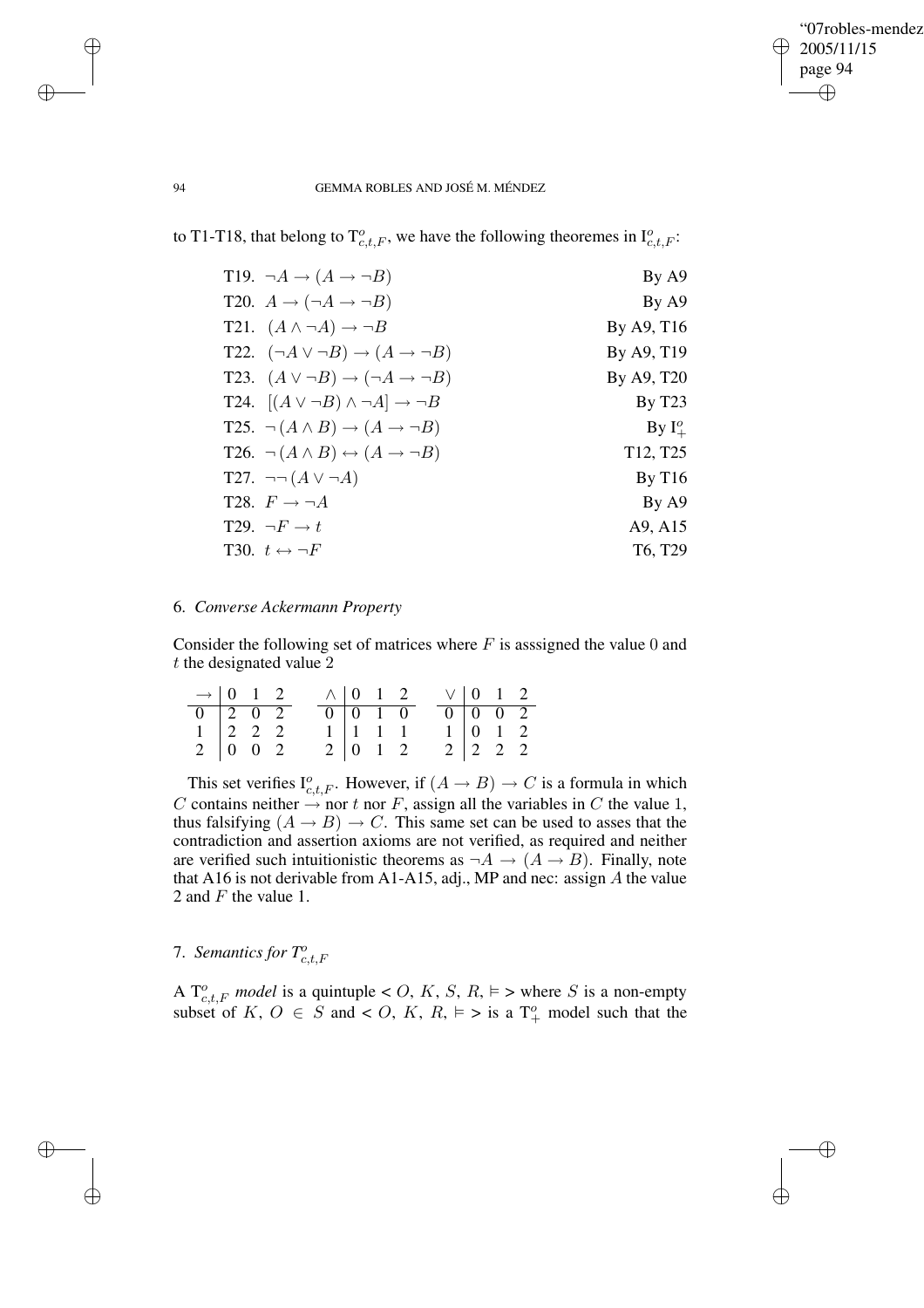### "07robles-mendez" 2005/11/15 page 95 ✐ ✐

✐

✐

#### CONSTRUCTIVE NEGATION 95

following postulate

✐

✐

✐

✐

P11. Rabc and  $c \in S \Rightarrow (\exists x \in S)(Rbax)$ 

holds (in addition to P1-P5), and the relation  $\models$  satisfies (in addition to (i)-(v)) the clauses

(vi)  $a \leq b$  and  $a \in F \Rightarrow b \in F$ (vii)  $a \models F$  iff  $a \notin S$ 

A formula *A* is  $T_{c,t,F}^O$  *valid* iff  $O \models A$  in all models.

We sketch a proof of semantic consistency (semantic soundness of  $T_{c,t,F}^o$ , relative to the semantics of  $T_{c,t,F}^o$  models).

First we prove

*Lemma 1*:  $a \leq b$  *and*  $a \in A \Rightarrow b \in A$ 

*Proof.* Induction on the length of A using P2a in the case of the conditional, clause (v) and P2b in the case of t and clause (vi) in the case of  $F$ .

*Lemma* 2:  $\vDash_{T_{c,t,F}^O} A \to B$  *iff for all*  $a \in K$  *in all models,*  $a \vDash A \Rightarrow a \vDash B$ 

*Proof.* By P1, d1 and lemma 1 □

We can now prove

*Theorem 1*: (Semantic consistency of  $T_{c,t,F}^o$  - Soundeness of  $T_{c,t,F}^o$ ) *If*  $\vdash_{T_{c,t,F}^o} A$  then  $\models_{T_{c,t,F}^o} A$ 

*Proof.* A1, A10-A14 are immediate by lemma 2, and A15 by  $O \le O$  (P1, d1). Adj. is trivial and nec. is immediate by Lemma 1 and definitions; MP is proved by ROOO (P1). Now, A2, A3 and A4 are proved with P3, P4 and P5, respectively. Finally, A16 is proved valid with P11. Note that, as S is not empty,  $F$  is not valid.

# 8. *Completeness of*  $T_{c,t,F}^O$

We begin with some definitions. A *theory* is a set of formulas closed under adjunction and provable entailment (that is, a is a theory iff (i) if  $A, B \in \mathfrak{a}$ ,

 $\Box$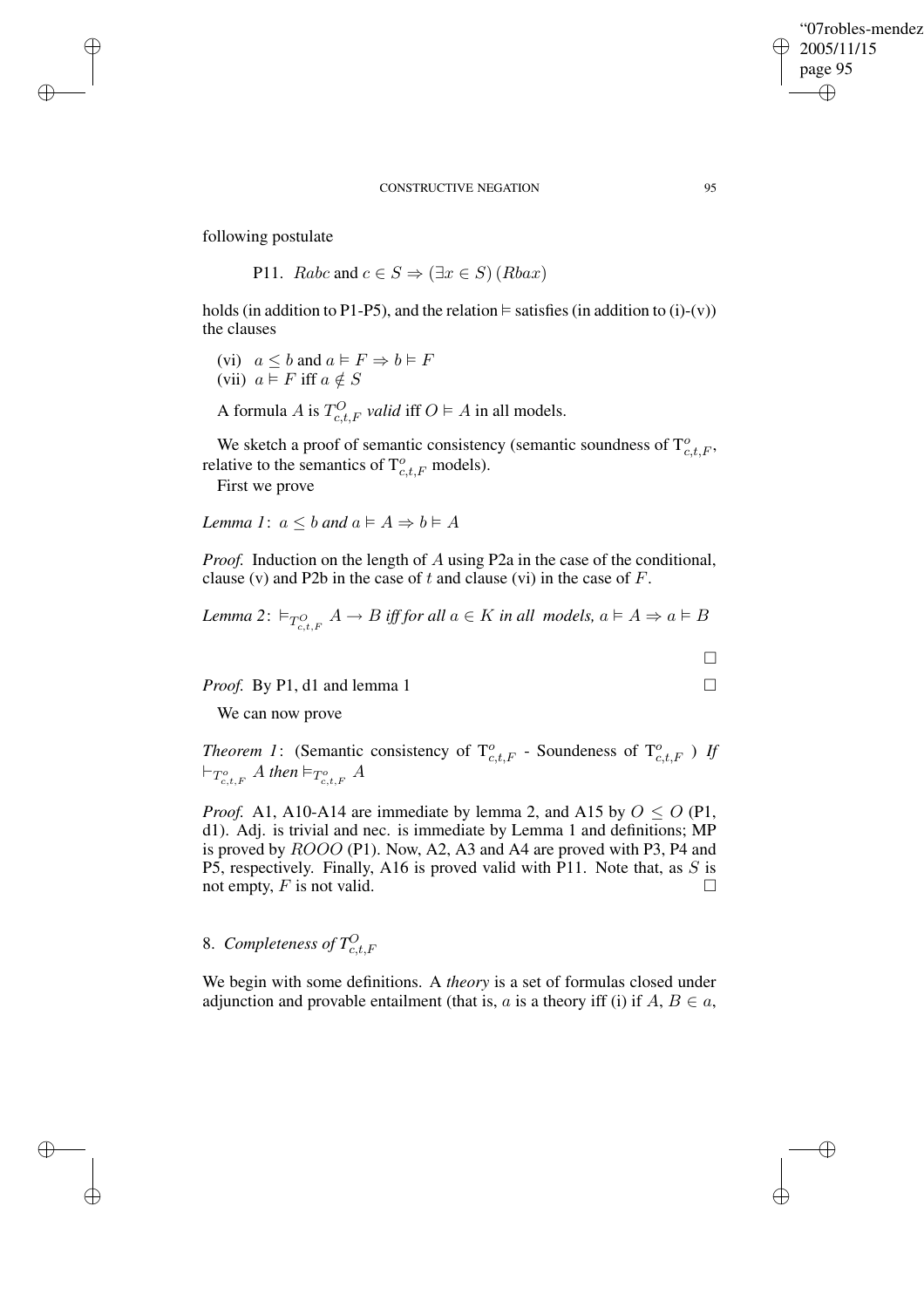✐

#### 96 GEMMA ROBLES AND JOSÉ M. MÉNDEZ

then  $A \wedge B \in a$  (ii) if  $\vdash_{T^o_{c,t,F}} A \to B$  and  $A \in a$ , then  $B \in a$ ). Let  $K^T$  be the set of all theories, and  $R^T$  the ternary relation on  $K^T$  defined as follows: For every  $a, b, c \in K^T$ ,  $R^Tabc$  iff for all formulas  $A, B$  such that  $A \to B \in a$ and  $A \in b$ , it holds that  $B \in c$ . A theory b is *prime* just in case  $A \in b$ or  $B \in b$  whenever  $A \lor B \in b$ , and *consistent iff* F does not belong to b. A theory is *regular* iff it contains all  $T_{c,t,F}^o$  theorems and *null* if no formula belongs to it. Now, let  $K^C$  be the set of all prime theories,  $S^C$  the set of all consistent theories and  $R^C$  the restriction of  $R^T$  to  $K^C$ . Further, let  $\vDash^C$  be defined for any wff A and  $a \in K^C$  as follows:  $a \models^C A$  iff  $A \in a$ . Finally, let  $T_{c,t,F}^O$  be the set of all  $T_{c,t,F}^o$  theorems. Then, the structure  $\langle T_{c,t,F}^O, O^C, \rangle$  $K^C$ ,  $S^C$ ,  $R^C$ ,  $\models C$ > is called the canonical model.

We note

*Lemma* 3:  $T^o_{c,t,F}$  *is prime, i.e., if*  $\vdash_{T^o_{c,t,F}} A \lor B$ *, then*  $\vdash_{T^o_{c,t,F}} A$  *or*  $\vdash_{T^o_{c,t,F}} B$ 

*Proof.* By the method of the canonical metavaluations in [6],  $T_{c,t,F}^{O}$  and in fact,  $E_{c,t,F}^o$ ,  $\mathbb{R}_{c,t,F}^o$ ,  $\mathbb{R}MO_{c,t,F}^o$ ,  $\mathbb{S4}_{c,t,F}^o$  and  $\mathbb{I}_{c,t,F}^o$  are proved to have the intuitionistic disjunctive property.

Then, given the completeness of  $TW+$ , it is clear that we just have to prove that clauses (vi) and (vii) and postulate P11 hold canonically. Now, clause (vi) is trivial, clause (vii) follows by definition of  $S^C$  and P11 is immediate from the following

 $L$ emma 4: Let  $a, b \in K^T$ ,  $c \in S^C$  and  $R^T$ abc. Then, there is some  $x$  in  $S^C$ such that  $c \subseteq x$  and  $R^Tbax$ 

*Proof.* Define the theory  $y = \{B : \exists A | A \rightarrow B \in b \text{ and } A \in a\}$  such that  $R^T$ bay. We prove y consistent. Suppose it is not. Then,  $F \in y$ . By definition of y,  $A \to F \in b$  for some wff  $A \in a$ . By A16,  $(A \to F) \to F \in a$ . Given that  $R^Tabc$ ,  $F \in c$  contradicting the hypothesis. Finally, x is extended to a prime consistent theory x such that  $R^T$ bax.  $\overline{b}ax.$ 

It is obvious that the canonical postulate P11, i.e.,  $R^C$ abc  $\& c \in S^C \Rightarrow$  $(\exists x \in S^C)$   $R^C$ *bax* is a special case of Lemma 4.

9. *Semantics for*  $E_{c,t,F}^o$ ,  $R_{c,t,F}^o$  and  $RMO_{c,t,F}^o$ 

 $E_{c,t,F}^o$  models ( $\mathsf{R}_{c,t,F}^o$  models,  $\mathsf{RMO}_{c,t,F}^o$  models) are similarly defined from  $E_+^o$  (R<sup>o</sup><sub>+</sub> models, RMO<sup>o</sup><sub>+</sub> models) as  $T_{c,t,F}^o$  models were defined from  $T_+^o$ 

✐

✐

✐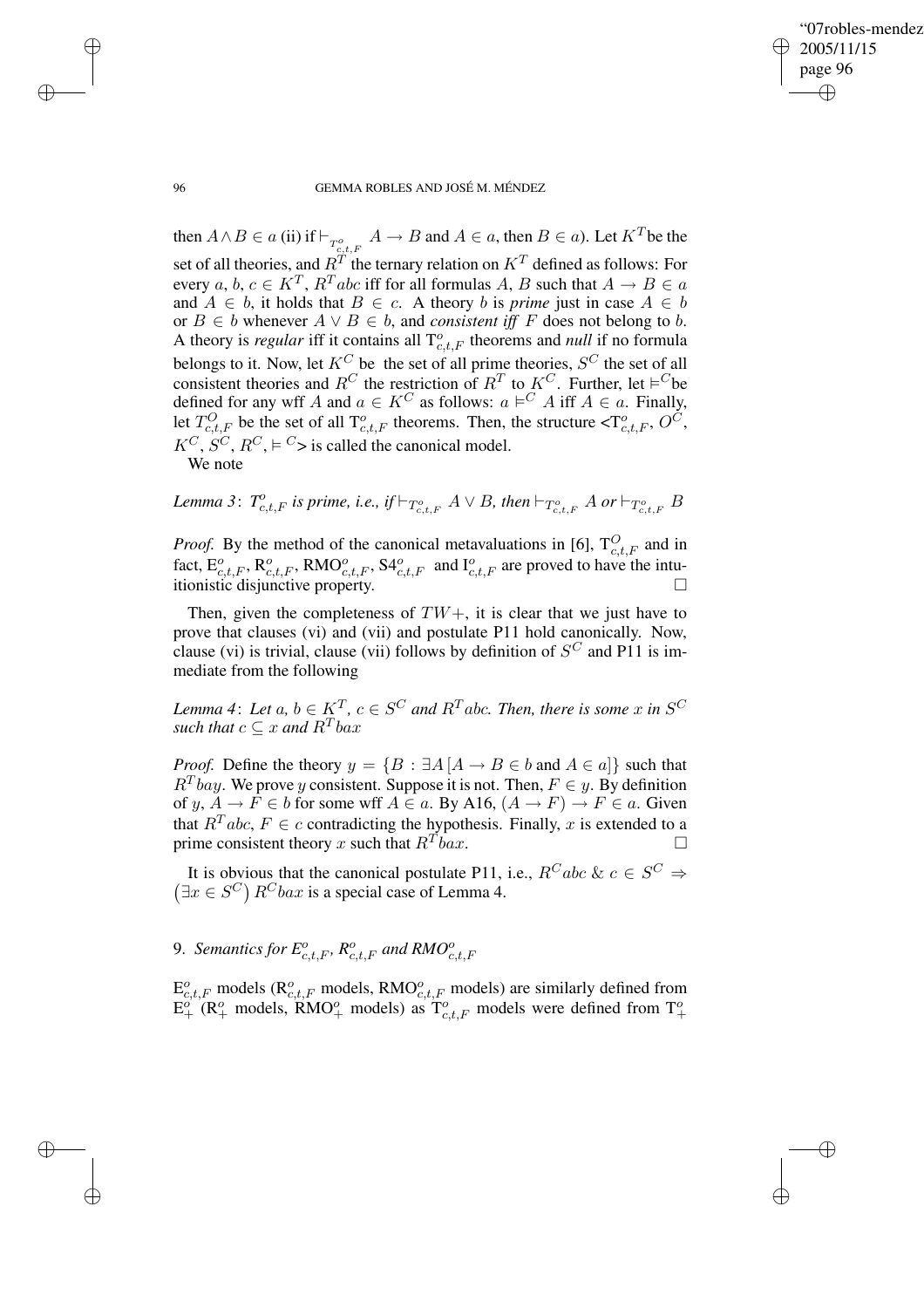### CONSTRUCTIVE NEGATION 97

models. Then, to prove semantic consistency, it suffices to prove that A5 (A6, A7) are valid: use P6 (P7, P8). On the other hand, the completeness proof is similar to that of  $T_{c,t,F}^o$ . In fact, once the  $E_{c,t,F}^o$  canonical model  $(\leq E_{c,t,F}^o, K^C, S^C, R^C, \vDash^C)$  where  $K^C, S^C, R^C$  and  $\vDash^C$  are as in  $T_{c,t,F}^o$ models) is defined, we just have to prove that the canonical postulate P6 holds in the canonical model in order to prove the completeness of  $E_{c,t,F}^o$ . We proceed in a similar way with respect to  $\mathbb{R}^o_{c,t,F}$  and  $\mathbb{R}^o_{c,t,F}$ 

# 10. *Semantics for*  $S4^o_{c,t,F}$  and  $I^o_{c,t,F}$

✐

✐

✐

✐

 $S4_{c,t,F}^{o}$  models ( $I_{c,t,F}^{o}$  models) are similarly defined from  $S4_{+}^{o}$  models ( $I_{+}^{o}$ ) models) as  $T_{c,t,F}^o$  models were defined from  $T_+^o$  models.

Semantic consistency follows proving that A8 (A9) are valid: use P9 (P10).

Regarding completeness, we recall that theories must be non-null in the  $S4^o_+$  and  $I^o_+$  models. So, given the completeness of  $S4^o_+$  and  $I^o_+$ , we only have to prove the following modification of Lemma 4

*Lemma 5*: *Let* a*,* b *be non-null theories in* K<sup>T</sup> *,* c *a non-null prime consistent theory* and  $R<sup>T</sup>$  abc. Then, there is some non-null prime consistent theory x such that  $c \subseteq x$  and  $R^Tbax$ .

*Proof.* The proof is exactly like that of Lemma 4 once we recall that if a and b are non-null theories, the set  $x = \{B : A \rightarrow B \in a \text{ and } A \in b\}$  is a non-null theory such that  $R^T$ abx.

11. Alternative models for  $T_{c,t,F}^o$ ,  $E_{c,t,F}^o$ ,  $R_{c,t,F}^o$ ,  $RMO_{c,t,F}^o$  and  $S4_{c,t,F}^o$ 

We propose in this and the next section alternative semantic postulates for the logics discussed in this paper. We leave to the reader the proof of the following lemmas

Lemma 6: A16 and T4 are mutually derivable in the presence of  $T^o_+$ 

*Lemma 7*: *A16, T4 and T11 are mutually derivable in the presence of S4*<sup>o</sup> +  $or R^o_+$ 

*Lemma* 8: *Given*  $R_+^o$ , A16 *is derivable from* T5 *and* T7.

*"07robles-mendez"*

*2005/11/15 page 97*

✐

✐

✐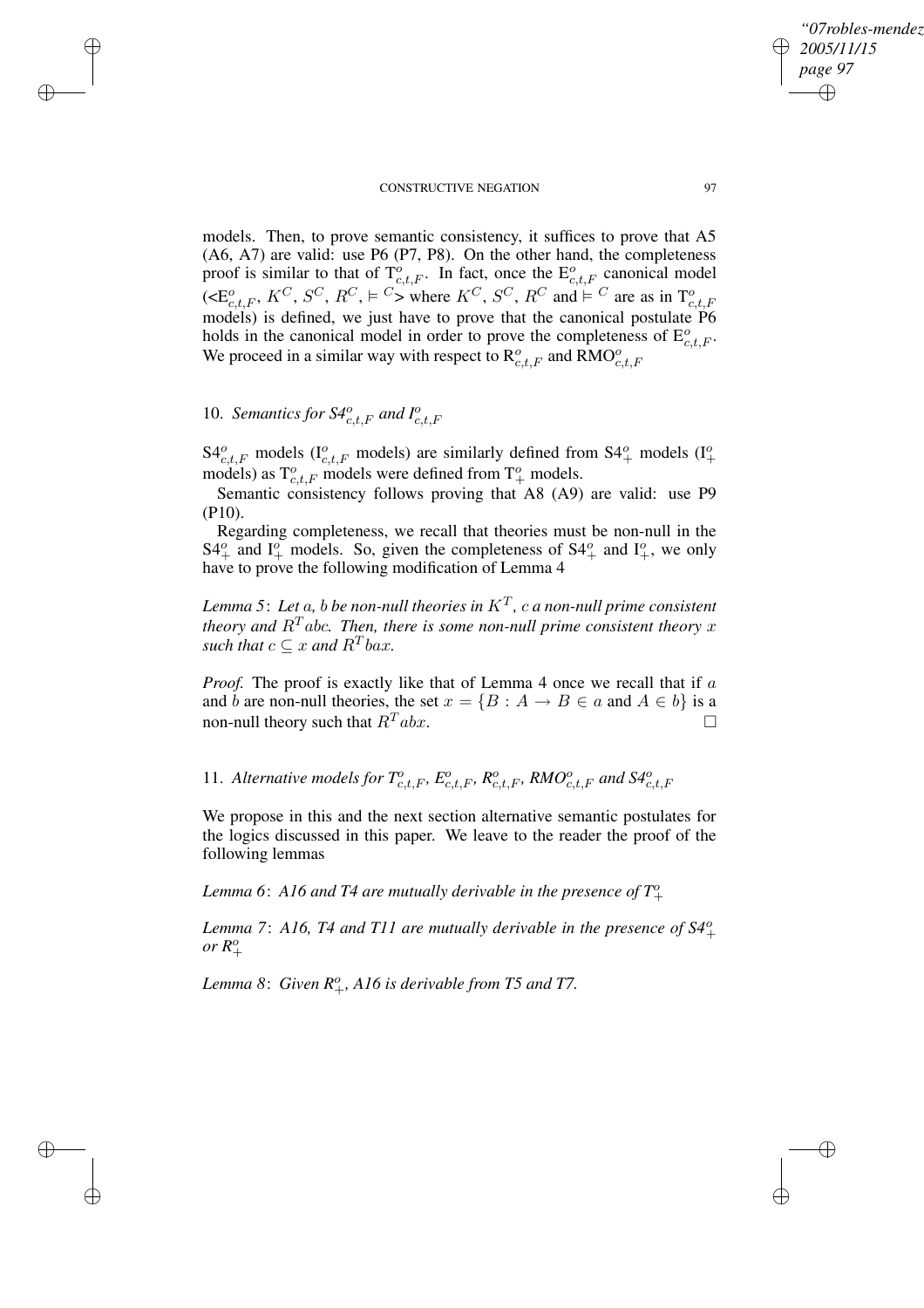*"07robles-mendez" 2005/11/15 page 98* ✐ ✐

✐

✐

98 GEMMA ROBLES AND JOSÉ M. MÉNDEZ

Facts in Lemmas 6, 7 and 8 mean that A16 can be replaced by T4 in  $T_{c,t,F}^o$ ,  $E_{c,t,F}^o$ , by T4 or T11 in  $\mathsf{R}_{c,t,F}^o$ , RMO $_{c,t,F}^o$  and S4 $_{c,t,F}^o$  and by T5 and T7 in  $R_{c,t,F}^{\delta}$  and RMO $_{c,t,F}^{\delta}$ . Next, we have

*Lemma 9*: *The corresponding semantical postulates for T4, T5, T7 and T11 are:*

*PT4.*  $R^2abcd \& d \in S \Rightarrow (\exists x \in K) (\exists y \in S) R^2acb y$ *PT5.*  $a \in S \Rightarrow (\exists x \in S) \text{Ra}Ox$ *PT7.*  $a \notin S \& O \leq b \& Rabc \Rightarrow c \notin S$ *PT11.*  $R^2$ abcd &  $d \in S \Rightarrow (\exists x \in K) (\exists y \in S) R^2$ bcay

The proof of this lemma is left to the reader as well.

In consequence, we can alternatively define  $T_{c,t,F}^o$ ,  $E_{c,t,F}^o$  models dropping P11 and adding PT4,  $S4^o_{c,t,F}$ ,  $R^o_{c,t,F}$  and  $RMO^o_{c,t,F}$  models by changing P11 for PT4 or PT11 and finally,  $\mathbb{R}_{c,t,F}^{\sigma}$  and  $\mathbb{R}MO_{c,t,F}^{\sigma}$  models are equivalently defined by deleting P11 and adding PT5 and PT7. Then, completeness in respect of the new models immediately follows, of course, from completeness in respect of the old ones.

12. *Alternative models for*  $I_{c,t,F}^{\text{o}}$ 

We prove

✐

✐

✐

✐

*Lemma 10*: *T4, T5, T8, T9, T10, T11, T12, T13, T14, T15 and T16 are mutually derivable in the presence of*  $I^o_+$ .

*Proof.* First prove that A16 is derivable given  $I^o_+$  plus T8. Then, show that T8 is derivable given  $I^o_+$  plus T9 (T10, T12). Next, prove that A16 is derivable given  $I^o_+$  and T13 (T16). By Lemma 7, A16 is derivable from T4 (T11); by Lemma 8, A16 is derivable from T5 (because T7 is provable by A9). Finally we show that T5 is derivable from T14 (T15).  $\Box$ 

We end this section with the Lemma

*Lemma 11*: *The corresponding semantic postulates for T4, T5, T8, T9, T10, T11, T12, T13, T14, T15 and T16 are (see in Lemma 9 PT4, PT5 and PT11): PT8.* Rabc &  $c \in S \Rightarrow (\exists x \in S) R^2abbx$ *PT9.*  $R^2abcd \& d \in S \Rightarrow (\exists x, y \in K) (\exists z \in S) [Racz \& Rbcy \& Ryxz]$ *PT10.*  $R^2$ abcd &  $d \in S \Rightarrow (\exists x, y \in K) (\exists z \in S)$ [ $Racx$  & Rbcy & Rxyz] *PT12.* Rabc &  $c \in S \Rightarrow (\exists x \in S) R^2abbx$  *(It is PT8) PT13.* Rabc &  $c \in S \Rightarrow (\exists x \in K) (\exists y \in S)$  [Rabx & Rbxy]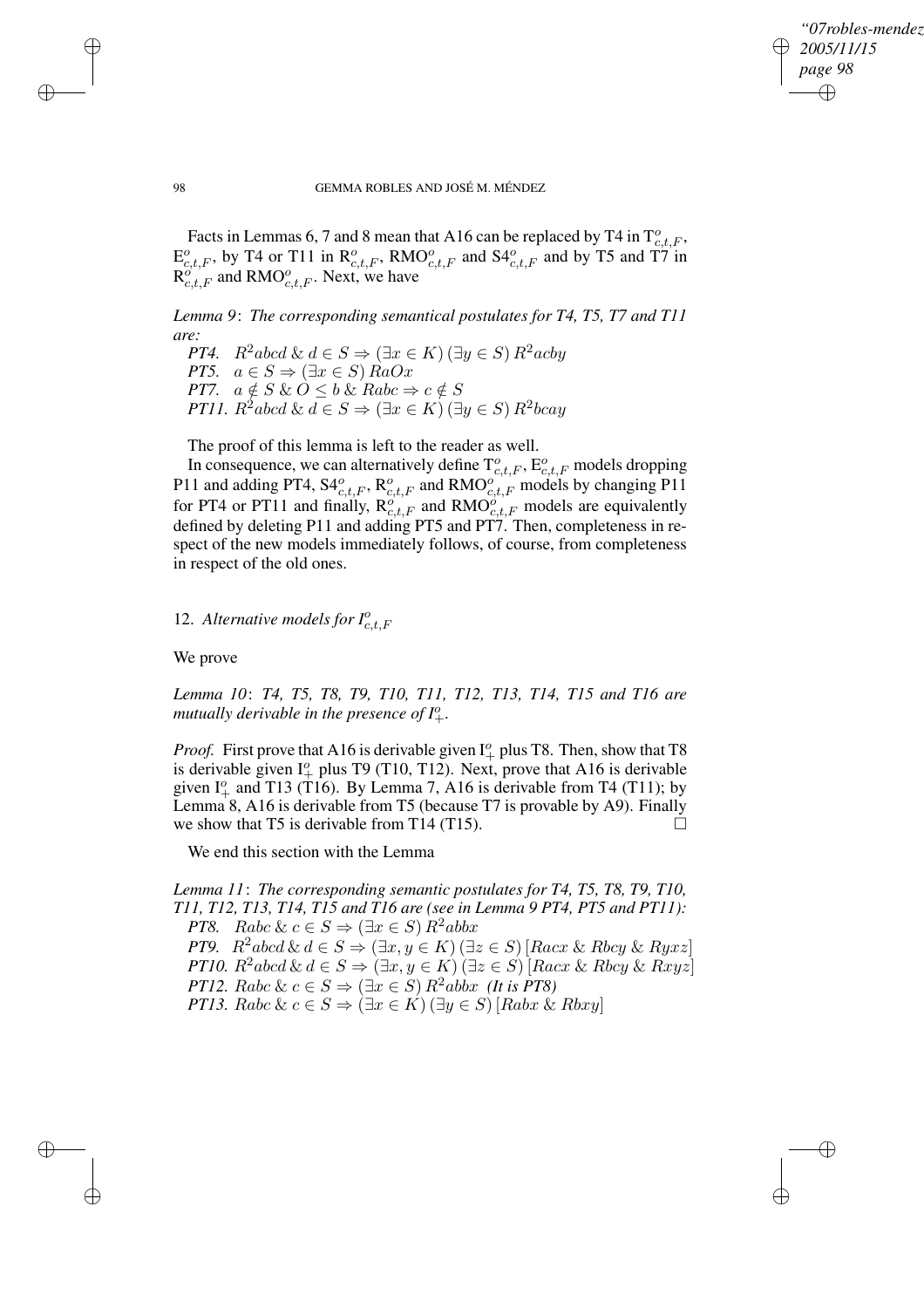### "07robles-mendez" 2005/11/15 page 99 ✐ ✐

✐

✐

#### CONSTRUCTIVE NEGATION 99

*PT14.* Rabc &  $c \in S \Rightarrow (\exists x \in K) (\exists y \in S)$  [Rbax & Raxy] *PT15.* Rabc &  $c \in S \Rightarrow (\exists y \in S) \hat{R}^2$ baay *PT16.*  $a \in S \Rightarrow (\exists x \in S)$  Raax

The proof of this lemma is left to the reader.

✐

✐

✐

✐

Consequently, we can alternatively define  $I_{c,t,F}^o$  models deleting P11 and adding one of these postulates: PT4, PT5, PT8, PT9, PT10, PT11, PT12, PT13, PT14, PT15 or PT16. Then, completeness in respect of the new models immediately follows, of course, from completeness in respect of the old ones.

#### ACKNOWLEDGEMENTS

Work partially supported by grant BFF-2001-2066, Ministerio de Ciencia y Tecnología, España (Ministry of Science and Technology, Spain).

The results of this paper have long benefited from (some of) the results and ideas in Robles (Doctoral dissertation in process (see references below)).

> Department of Philosophy and Logic Universidad de Salamanca Campus Unamuno, Edificio FES E-37007 Salamanca, Spain E-mail: gemm@usal.es sefus@usal.es

### **REFERENCES**

- [1] ACKERMANN, W. , "Begrüdung einer strenger Implication", *Journal of Symbolic Logic*, 21, 113-128, 1956
- [2] ANDERSON, A. R., BELNAP, N., *Entailment: The Logic of Relevance and Necessity,* Vol. 1, Princeton University Press, 1975.
- [3] KAMIDE, N., "A canonical model construction for substructural logics with strong negation", *Reports on Mathematical Logic*, 36, 95-116, 2002.
- [4] MÉNDEZ, J.M. , "A Routley-Meyer Semantics for Converse Ackermann Property", *Journal of Philosophical Logic*, 16, 65-76, 1987.
- [5] MÉNDEZ, J.M. , "Converse Ackermann Property and semiclassical negation", *Studia Logica*, 47, 159-168, 1988.
- [6] MEYER, R.K. , "Metacompleteness", *Notre Dame Journal of Formal Logic*, 17, 501-517, 1976
- [7] ROBLES, G., *Subintuitionistic negations for logics with the Converse Ackermann Property*, doctoral dissertation in process.